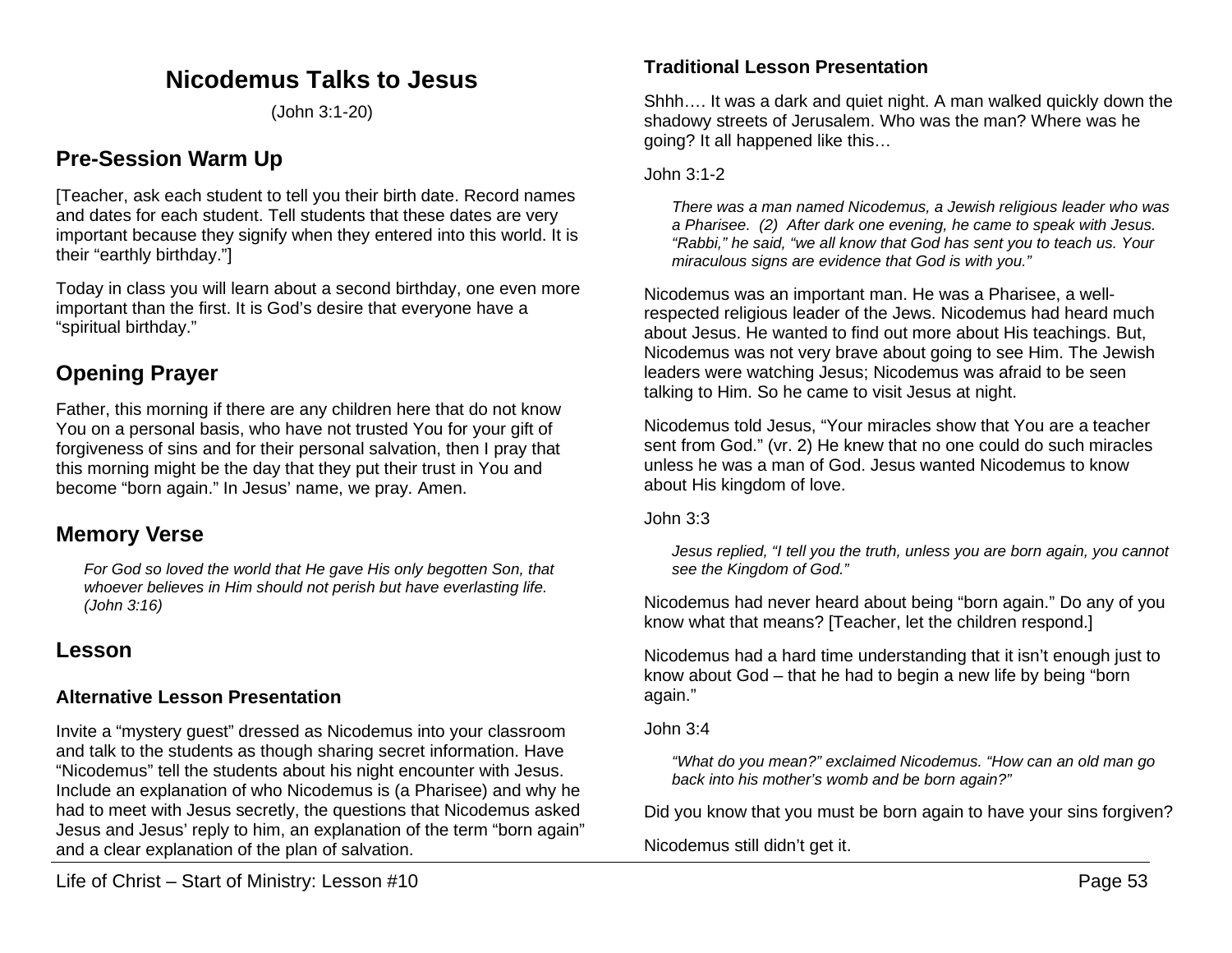### John 3:5-7

*Jesus replied, "I assure you, no one can enter the Kingdom of God without being born of water and the Spirit. (6) Humans can reproduce only human life, but the Holy Spirit gives birth to spiritual life. (7) So don't be surprised when I say, 'You must be born again.'*

When we are born as babies into our human family, we are born with a sinful nature. Sin is anything you and I think, say, or do that does not please God. The Bible says, "*No one is righteous—not even one*." (Romans 3:10 NLT). God says we must be punished for our sin. That punishment is to be separated from Him forever in Hell after we die.

To be "born again" means to be born spiritually. This is a work that only the Holy Spirit can do in our lives. God alone is able to make you and me new on the inside when we put our trust in the Lord Jesus. When that happens, we come alive spiritually and we know we will be in heaven with Him someday.

John 3:9

*"How are these things possible?" Nicodemus asked.*

Jesus scolded Nicodemus for not understanding…

John 3:10

*Jesus replied, "You are a respected Jewish teacher, and yet you don't understand these things?*

Nicodemus was a leader of the Jewish religion; he should have known that God can change someone's heart.

Jesus told Nicodemus why God had sent Him to earth.

#### John 3:16

*"For this is how God loved the world: He gave his one and only Son, so that everyone who believes in him will not perish but have eternal life.*

God is a holy God – 100 % pure. He cannot allow anything that is unholy into His presence; He hates sin. But God loves His creation. God loves each person in the whole world. He loved Nicodemus and He loves you, too. God's love is so great, He sent the Lord Jesus to be punished for sin. He wants you to believe in, that is, trust in what Jesus did so that you will not die in your sins and be separated forever from God.

Anybody, anywhere may enter the Kingdom of God. How? By believing in Jesus.

John 3:17

*God sent his Son into the world not to judge the world, but to save the world through him.*

God hates evil, but He loves people. That is why we need Jesus. God doesn't want anyone to go to Hell. He wants everyone to come to the saving knowledge of what Jesus did for them on the cross. People send themselves to Hell by refusing to believe in Jesus.

#### John 3:18

*"There is no judgment against anyone who believes in him. But anyone who does not believe in him has already been judged for not believing in God's one and only Son.* 

Those people who have not trusted in what Jesus did for them on the cross will be punished for their sin. You must be born again and have your sins forgiven so that you can see the Kingdom of God.

Jesus is perfect. Jesus took the punishment that we deserve. When we trust Jesus (that is, believe that He is God and ask Him to come into our lives) we are "born again" into God's family.

What about you? Are you born again? Do you want to be? Bow your heads and repeat after me,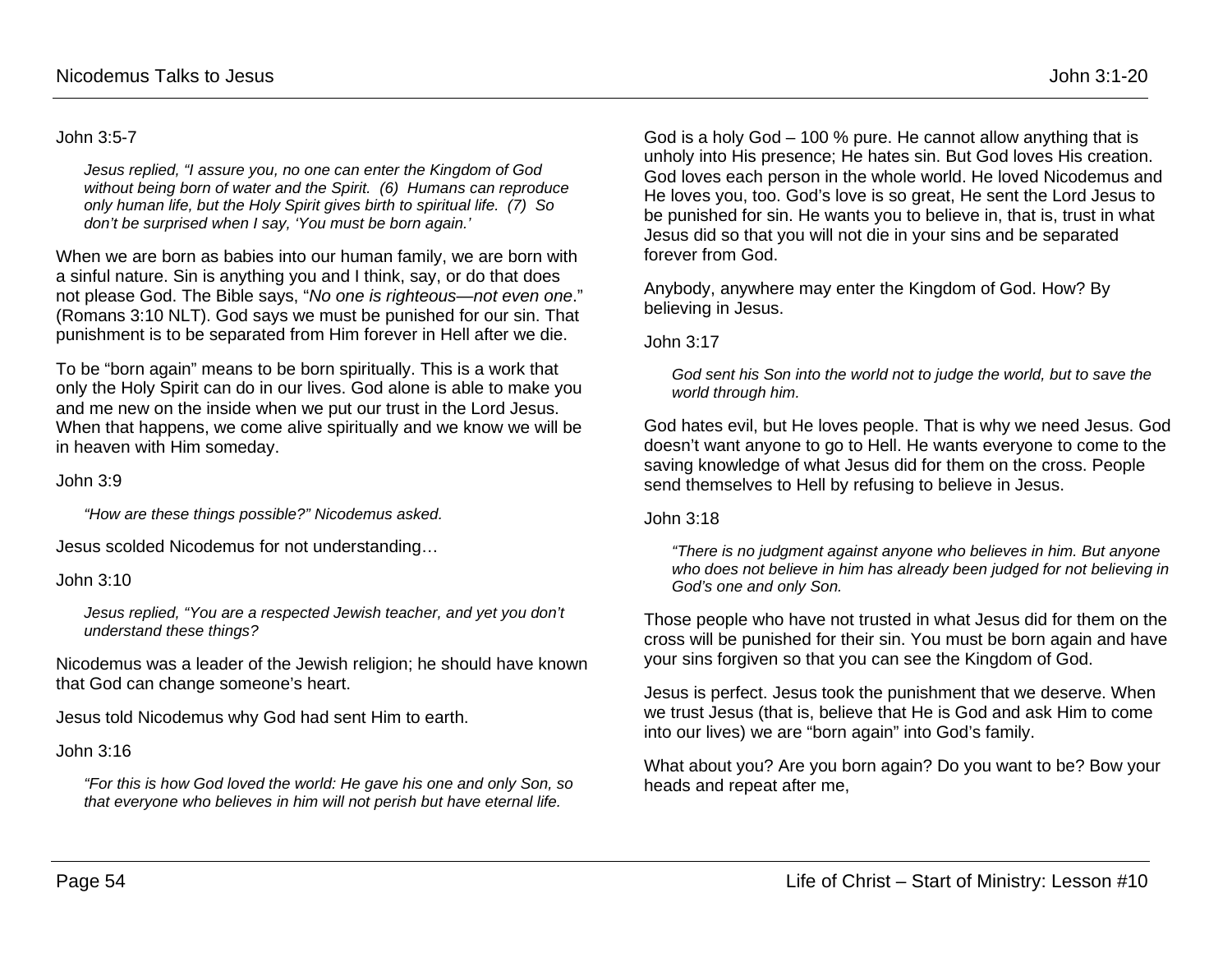"Lord Jesus, I have disobeyed Your commands. I know I deserve to be punished. Thank You for dying on the cross for my sins. Today I want to believe in You as my Savior and be born into Your forever family and called a child of God."

# **Closing Prayer**

Father, thank You for making me a new person. Thank You for saving me from the punishment of sin and for allowing me to be part of Your family. In Jesus' name, we pray. Amen

## **Learning Activities**

### **Activity Ideas**

#### *Testimonies*

Invite one or more people to come into your class and share their salvation experiences with the students. Be sure to have them share the steps involved in becoming a Christian.

### *Birthday Party*

Decorate the room with balloons and streamers. Give each student a cupcake with a candle on it. Sing "Happy Birthday". Explain that it is God's desire that each of us have a "spiritual" birthday.

### **Craft Corner**

### *Salvation Bracelets*

This is a good conversation starter to tell their friends about salvation. Encourage the students to practice sharing the bead story with a friend.

For each student you will need:

- 1 piece of leather string
- 5 beads, one each of yellow, black, red, white, and green
- 1. String the beads on the leather string in order given. Tie a knot at each end of the beads to keep them together and centered. Tie the bracelets onto the student's wrists.
- 2. Guide them to discuss the meaning of each color.
	- o Yellow (or gold)—Heaven is a wonderful place.
	- o Black—Sin, my heart is sinful. I can't get to heaven with sin in my heart.
	- o Red—Jesus died on the cross and shed His blood for me. He took the punishment for my sin.
	- o White—Now my heart is clean, I am forgiven!
	- o Green—I am growing in my walk with the Lord.

As they work on the craft, invite them to share the story of their own spiritual birthdays, explaining when and where they came to know Jesus as their Savior. Let them practice sharing the bead story.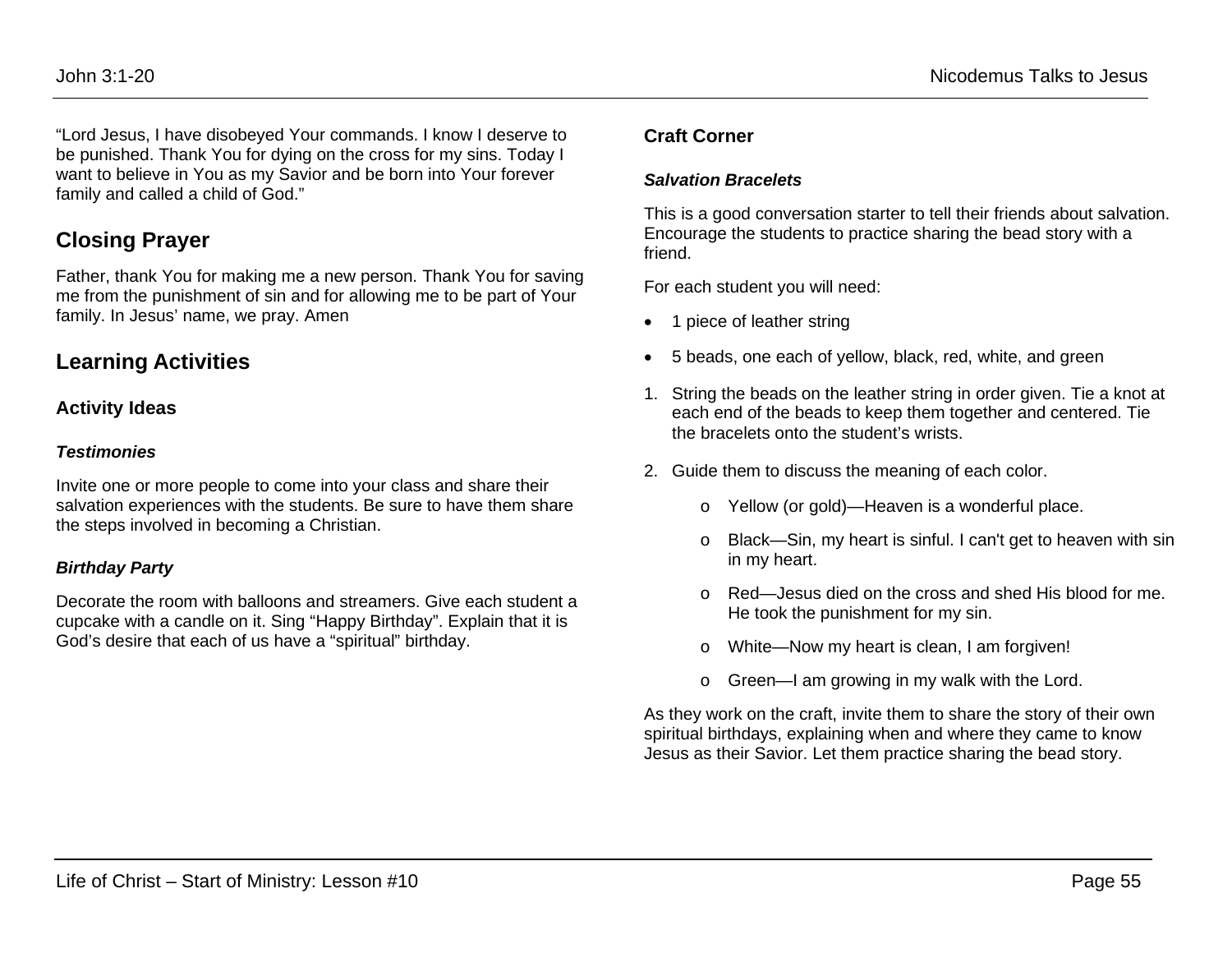## **Game Center**

## *Bean Bag Toss*

Cut a triangle, square, and a circle in the bottom of a cardboard box. Make the openings big enough for a beanbag. Decorate the box and label the shapes "Who," "What," and "Where."

When a child throws a beanbag through a shape he may select a card of the corresponding shape with a question to answer for points for his team.

## **Who Questions**

- 1. Who was the man who came to Jesus by night? (John 3:1 Nicodemus)
- 2. Who did Nicodemus come to see by night? (John 3:2 Jesus)
- 3. Who will be able to see the kingdom of God? (John 3:3 Those who are born again.)
- 4. Who loved the world so much that He gave His one and only Son? (John 3:16 – God)
- 5. Who gets eternal life? (John 3:16 Whoever believes in Jesus)
- 6. Who stands judged before God? (John 3:18 Whoever does not believe in Jesus)

## **What Questions**

- 1. What was Nicodemus' job? (John 3:1 He was a Jewish religious leader)
- 2. What did Nicodemus say to Jesus when he first came to Him by night? And why? (John 3:2 – He said, "Rabbi, we all know that God has sent you to teach us" because of the miracles you do.)
- 3. What did Nicodemus come to Jesus by night for? And why? (He wanted to examine Jesus for himself. He came at night because he was afraid of persecution from the Jews.)
- 4. What did Jesus say you have to do before you can see the kingdom of God? (John 3:3 – Be born again.)
- 5. What does it mean to be "born again"? (When you trust that Jesus took the penalty for your sins and made it possible for you to go to heaven, you become a new person – born of the Spirit!)
- 6. What two things do you have to be "born of" before you can enter the kingdom of God? (John 3:5 – Water and the Spirit.)
- 7. What does it mean to be born of water? (Physical birth)
- 8. What do humans produce? (John 3:6 Human life)
- 9. What does the Spirit produce? (John 3:6 Spiritual life)
- 10. What does it mean to be born of the Spirit? (To receive the new life given by the Holy Spirit.)
- 11. What did God send His Son into the world to do? (John 3:17 To save the world)

## **Where Questions**

- 1. Where did Nicodemus think Jesus came from? And why? (John 3:2 – He thought Jesus came from God because of the miracles he had done.)
- 2. Where do you get to go if you become born again? (John 3:3 the Kingdom of God)
- 3. Where was Nicodemus a teacher? (John 3:10 Of the Jews in Israel)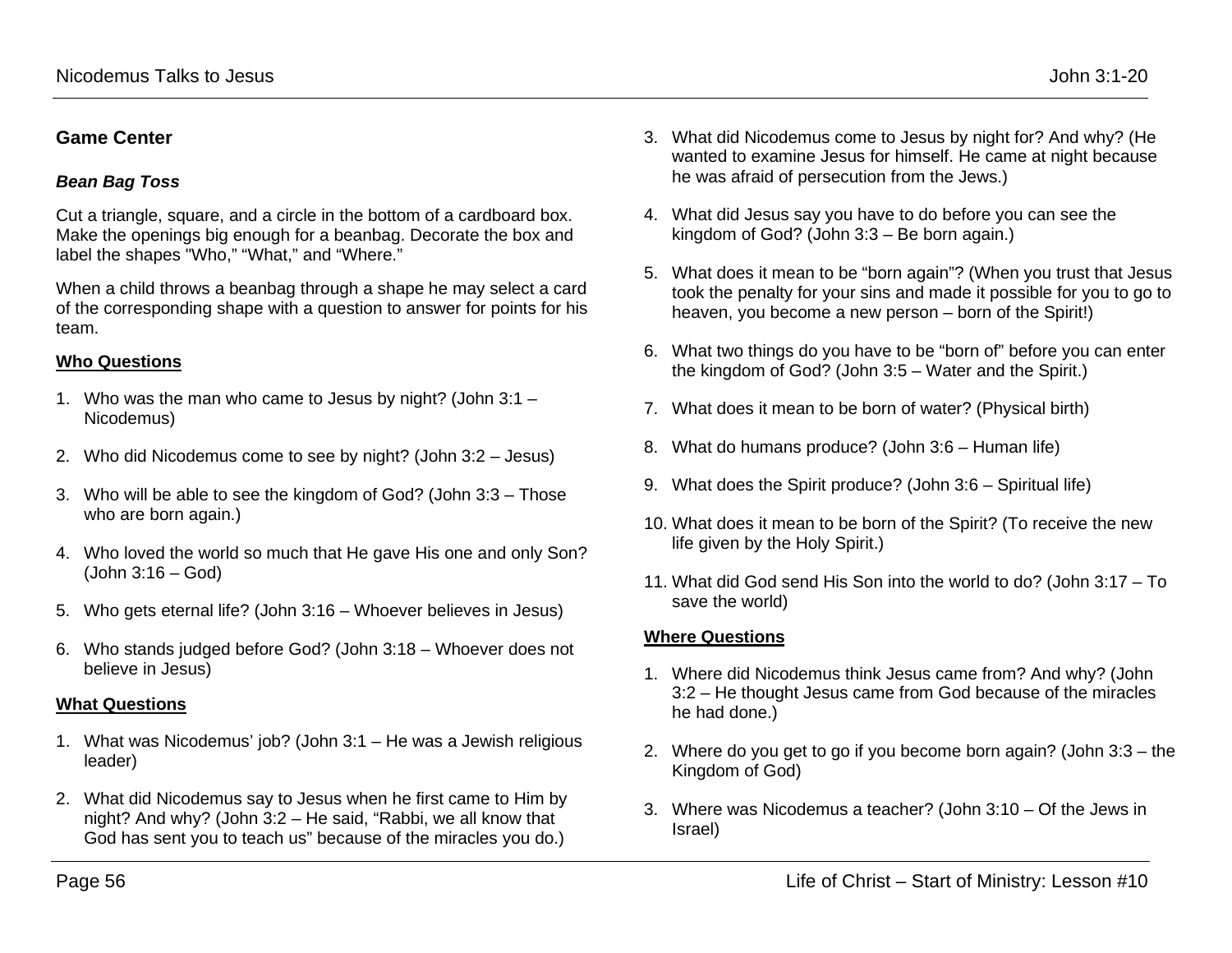- 4. Where did God send His son? And why? (John 3:17 Into this world to save the world)
- 5. Where does someone who does not believe in Jesus go after they die? (John 3:18 – Hell. They are condemned.)
- Or, use the following review questions in a game of your choice:
- 1. What did Jesus talk about one night with a man named Nicodemus? (They talked about how to go to heaven – being born again).
- 2. Why did Jesus tell Nicodemus that he could not go to heaven and see the kingdom of God? (John 3:3 – because he had not been "born again.")
- 3. What does it mean to be "born again"? (Being "born again" means to begin a new life with God as my "boss." We are born again when we believe that Jesus died to forgive our sins.)
- 4. How did Jesus know so much about heavenly things? (John 3:12- 13 – He came from heaven)
- 5. To whom does God give eternal life? (God gives eternal life to everyone who is "born again" – to all who believe that Jesus died to forgive their sins.)
- 6. Recite the memory verse. (John 3:16 or Romans 10:9)
- 7. Why is it important for us to tell other people about the way to eternal life? (Possible answer: Because if no one tells them, they might never find out.)
- 8. Was Nicodemus a sinner? (Nicodemus was a good, honest man, but he was a sinner like everyone else.)
- 9. What is the difference between your physical birthday and your spiritual birthday? (Possible answers: your physical birthday

comes before your spiritual birthday; your physical birth comes from your mother; your spiritual comes from your Heavenly Father; etc.)

- 10. How does God save us? (We are saved when we believe that Jesus died to forgive our sins.)
- 11. How does it feel to know that God loves you enough to die for you?